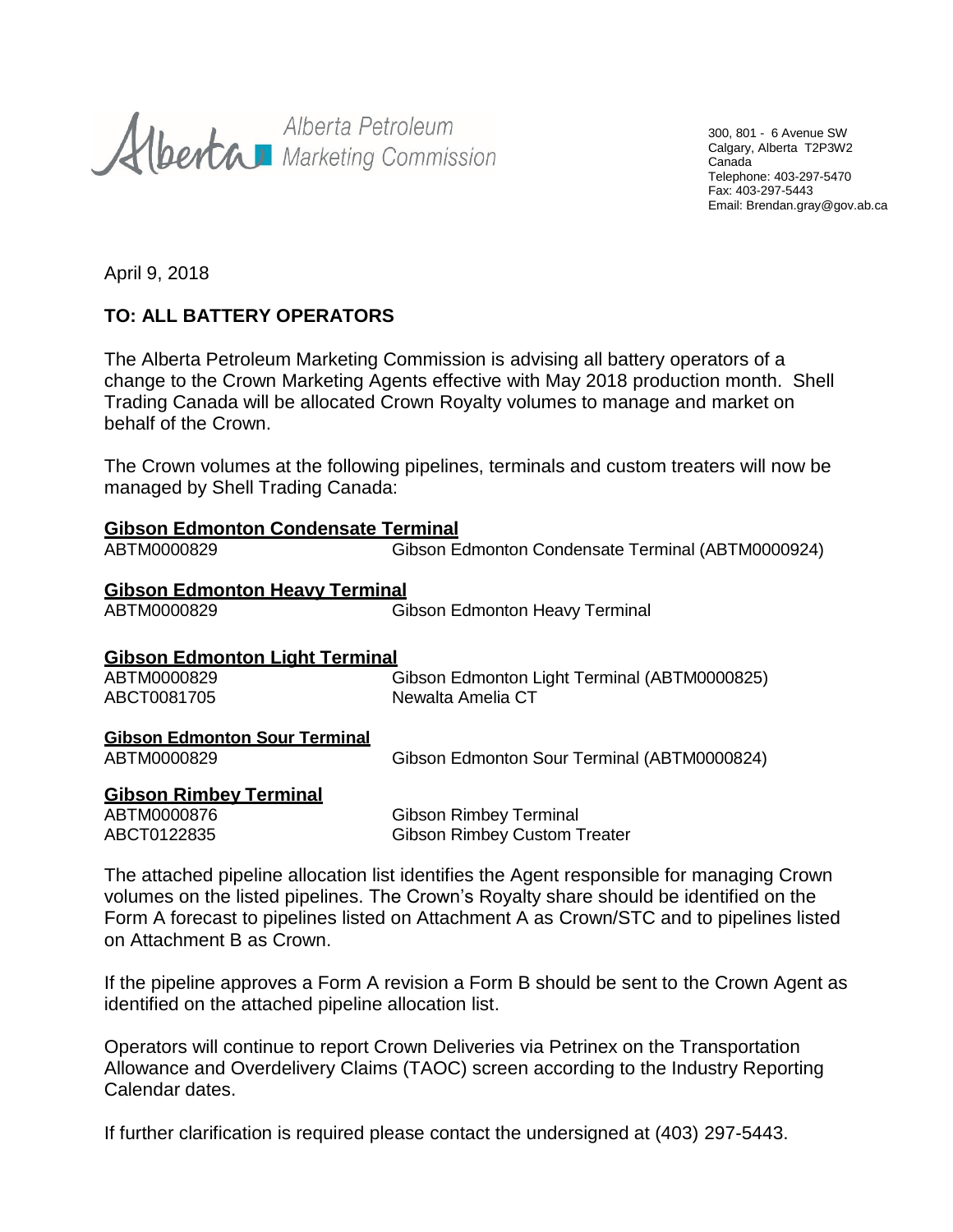# **ALBERTA PETROLEUM MARKETING COMMISSION**

Brendan Gray Director, Royalty-in-Kind Marketing Alberta Energy

# **ATTACHMENT A CROWN'S AGENT PIPELINE ALLOCATION LIST EFFECTIVE PRODUCTION MONTH JUNE 2015 UPDATED APRIL 16, 2015**

# **SHELL TRADING CANADA IS RESPONSIBLE FOR SCHEDULING THE FOLLOWING PIPELINES**

# **Bellshill Blending Terminal**

ABTM0080756 Bellshill Blending Terminal

#### **Bow River Pipeline – Kinsella**

ABPL0080495 Bow River Pipeline – Kinsella ABTM0080583 Kinsella Terminal

# **Bow River Pipeline – North**

Bow River Pipeline – North (Includes Bow River North Truck Terminal) ABTM0000803 Stanmore Terminal ABTM0000939 Throne Heavy Terminal ABTM0081935 Consort Blending Terminal

# **Bow River Pipeline – Princess**

ABTM0000938

ABPL0000159 Bow River Pipeline – Princess<br>ABTM0000938 ABTM0000938

#### **Bow River Pipeline – South**

ABTM0000801 Hays Terminal

**Bow River Pipeline – Tilley**

ABCT0084551 ABTM0084825 Brooks Terminal ABCT0132996 Countess CT<br>
ABTM0133570 Countess TM ABTM0133570

# **Central Alberta Pipeline**

ABPL0000113 Bow River Pipeline – South ABCT0000471 Newalta Hays CT ABTM0000800 Fincastle Terminal ABTM0076393 Wrentham Diluent Truck Terminal

ABPL0000116 Bow River Pipeline – Tilley ABTM0075928 Little Bow Diluent Truck Terminal<br>ABCT0084551 Brooks CT

ABPL0000032 Central Alberta Pipeline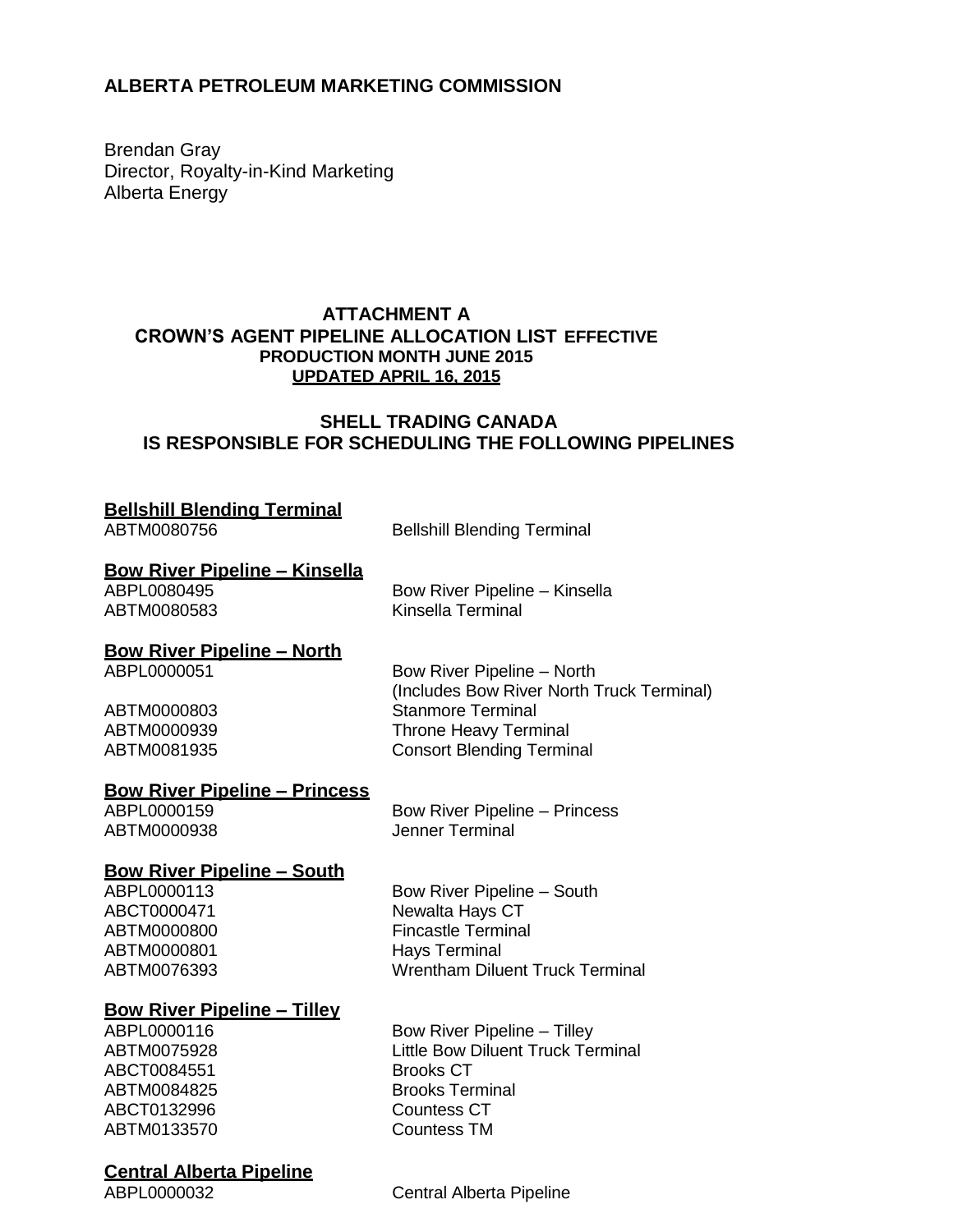ABCT0000437 Big Valley CT

ABCT0094355 Claresholm CT

#### **Chauvin Pipeline**

ABCT0000421 BP Chauvin CT

#### **Drayton Valley Pipeline**

ABTM0000860 Breton Terminal ABCT0101593 Buck Creek CT

ABCT0000454 Newalta Stettler CT ABTM0000830 Gibson Hussar Terminal ABTM0000834 Stettler Terminal (Sour) ABTM0000835 West Drumheller Terminal ABTM0000974 Newalta Stettler Terminal ABTM0000992 Big Valley Terminal

ABTM0095534 Tristar Rosedale Blending Facility ABCT0111207 Drumheller 2-5-28-17W4

ABPL0000033 Chauvin Pipeline ABTM0000810 Chauvin Terminal

ABPL0000044 Drayton Valley Pipeline ABCT0000401 Medicine River CT ABCT0000408 Newalta Pigeon Lake CT ABCT0000432 Newalta Drayton Valley CT ABCT0000450 Thesen West Pem CT ABCT0000462 Newalta Niton CT ABTM0000704 Buck Creek Terminal ABTM0000849 Cutbank Niton Terminal ABTM0000862 Newalta Willesden Green Terminal ABTM0000930 Cynthia Pembina Terminal ABCT0077283 Breton Custom Treating Facility ABTM0078643 Newalta Drayton Valley Terminal ABCT0083059 Newalta Willesden Green CT ABTM0087430 MEC Leduc Terminal ABTM0087629 West Pembina Terminal ABCT0096057 Gibson Rycroft CT ABTM0101595 Buck Creek Terminal ABTM0103430 Enermark Joarcam Terminal ABTM0107257 North Cynthia Truck Terminal ABTM0112311 Anterra Breton Terminal ABTM0114177 03/16-29-048-09W5 VG Blending Fac ABCT0115697 Secure Drayton Valley CT ABTM0115698 Secure Drayton Valley Terminal ABTM0116276 Pembina Baptiste Truck Terminal ABTM0125201 Vermilion 15-16-051-11W5 TM ABTM0128266 Gibson Cynthia Terminal ABCT0128757 Gibson Cynthia CT ABCT0129223 Ceiba Chamberlain CT ABCT0131046 Pembina Cynthia CT ABTM0131050 Pembina Cynthia TM ABTM0132175 Ceiba Chamberlain TM

### **Gibson Edmonton Condensate Terminal**

ABTM0000829 Gibson Edmonton Condensate Terminal (ABTM0000924)

# **Gibson Edmonton Heavy Terminal**

ABTM0000829 Gibson Edmonton Heavy Terminal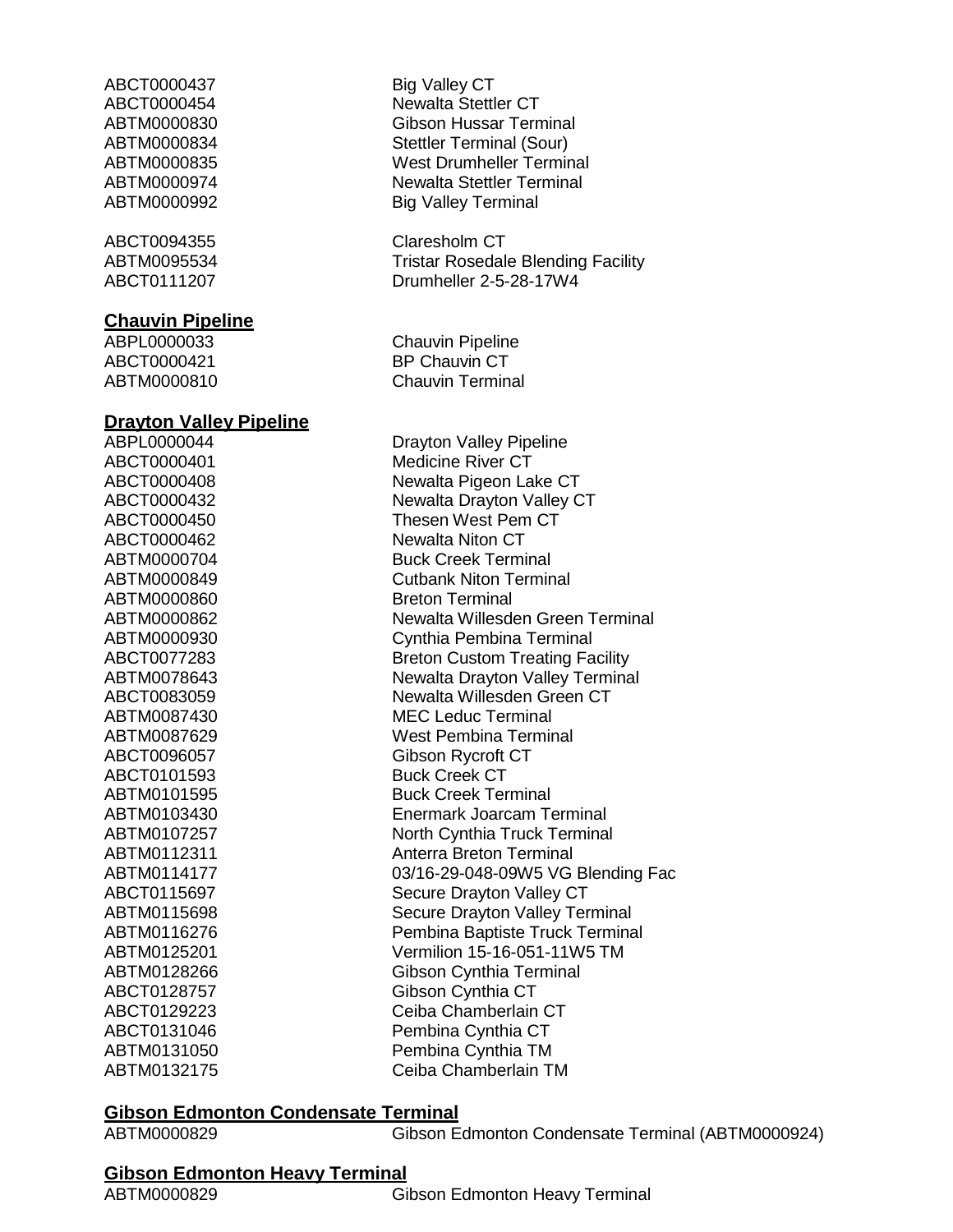| <b>Gibson Edmonton Light Terminal</b><br>ABTM0000829<br>ABCT0081705                                                                            | Gibson Edmonton Light Terminal (ABTM0000825)<br>Newalta Amelia CT                                                                                                                                                  |
|------------------------------------------------------------------------------------------------------------------------------------------------|--------------------------------------------------------------------------------------------------------------------------------------------------------------------------------------------------------------------|
| <b>Gibson Edmonton Sour Terminal</b><br>ABTM0000829                                                                                            | Gibson Edmonton Sour Terminal (ABTM0000824)                                                                                                                                                                        |
| <b>Gibson Rimbey Terminal</b><br>ABTM0000876<br>ABCT0122835                                                                                    | <b>Gibson Rimbey Terminal</b><br><b>Gibson Rimbey Custom Treater</b>                                                                                                                                               |
| <b>Gibson Hardisty Heavy Terminal</b><br>ABPL0000068<br>ABPL0000117<br>ABTM0102339                                                             | <b>Provost Heavy Pipeline</b><br><b>Gibson Bellshill Heavy Pipeline</b><br>Gibson Hardisty Heavy Terminal (ABTM0000895)                                                                                            |
| <b>Gibson Hardisty Light Terminal</b><br>ABPL0000030<br>ABCT0000425<br>ABCT0000492<br>ABTM0000805<br>ABTM0000991<br>ABTM0096920<br>ABTM0102339 | Hamilton Lake Pipeline<br>Can Crude Sep Provost<br><b>Gulf Racosta CT</b><br>Throne Light Terminal<br><b>Coronation Terminal</b><br><b>ARC Youngstown Terminal</b><br>Gibson Hardisty Light Terminal (ABTM0000826) |
| <b>Gibson Swan Hills Terminal</b><br>ABTM0135966                                                                                               | <b>Gibson Swan Hills Terminal</b>                                                                                                                                                                                  |
| <b>Hardisty WCS Terminal</b><br>ABTM0083047                                                                                                    | <b>Hardisty WCS Terminal</b>                                                                                                                                                                                       |
| <b>Husky Condensate Pipeline</b><br>ABPL0075680                                                                                                | <b>Husky Condensate Pipeline</b>                                                                                                                                                                                   |
| <b>Husky Lloydminster Pipeline</b><br>ABPL0000050<br>ABCT0000444<br>ABCT0000485<br>ABTM0000906<br>SKCTC100169<br>ABCT0085268                   | Husky Lloydminster Pipeline<br>Husky Blackfoot Lloyd CT<br>Husky Marwayne CT<br><b>Husky Blackfoot Terminal</b><br><b>East Till Cleaning Plant</b><br>Nexen Morgan CT                                              |

# **Husky WCB Pipeline**

# **Milk River Terminal**

ABPL0000194 Husky WCB Pipeline<br>ABCT0000443 Husky Wainwright CT Husky Wainwright CT ABTM0000844 Wainwright Terminal

ABCT0000464 Newalta Brooks ABCT0000468 Newalta Taber CT ABTM0000852 Milk River Terminal

# **Peace Condensate Pipeline**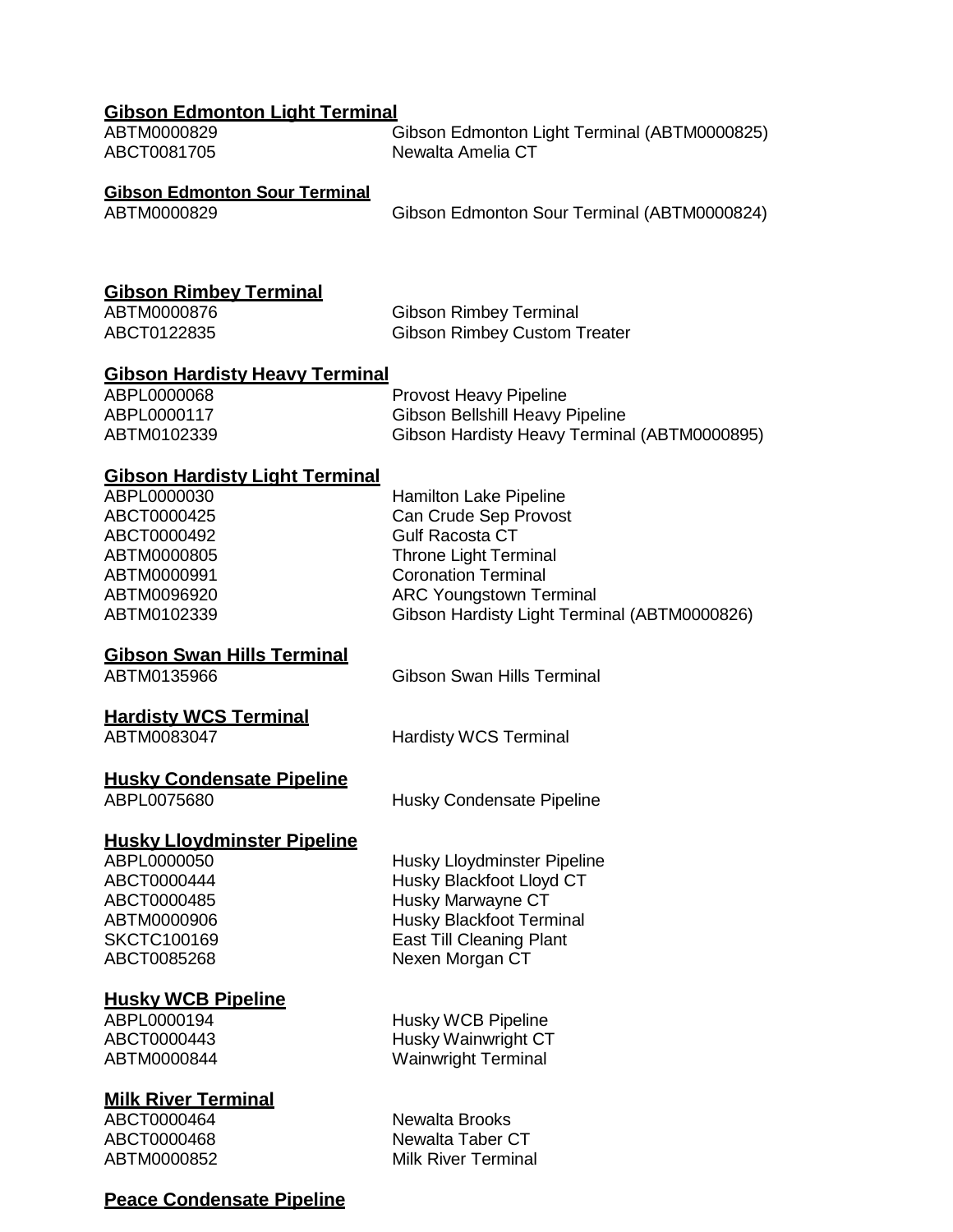#### **Peace Pipeline Sour**

| ABPL0000043 |
|-------------|
| ABCT0000409 |
| ABCT0000435 |
| ABCT0000442 |
| ABCT0000465 |
| ABTM0000724 |
| ABTM0000845 |
| ABTM0000857 |
| ABTM0000873 |
| ABTM0000875 |
| ABTM0000881 |
| ABTM0000982 |
| ABCT0076056 |
| ABCT0078469 |
| ABTM0082330 |
| ABCT0105463 |
| ABTM0123426 |

#### **Peace Pipeline Sweet**

ABTM0000879 Kakwa Terminal ABTM0086366 Lator Terminal ABCT0090329 Peace River CT

Peace Pipeline (43 Peace MSO) Sturgeon Lake CT **High Prairie CT** Newalta Gordondale CT **Newalta Valleyview CT Newalta Green Court Terminal Ante Creek Terminal Valleyview Terminal Laglace Terminal High Prairie Terminal** Gordondale Terminal **Valleyview Terminal** PDS Paddle River CT **Newalta Greencourt CT** Newalta Gordondale 9-10 Terminal 8-18 Custom Treating **Cancen Silver Valley Terminal** 

ABPL0000043 Peace Pipeline (Sweet) ABCT0000410 Wembley CT Plant ABCT0000475 Tervita Fox Creek CT ABTM0000857 Valleyview Terminal ABTM0000873 Laglace Terminal ABTM0000881 Gordondale Terminal ABTM0000968 Tervita LaGlace Terminal ABTM0000989 Tervita Fox Creek Terminal ABTM0085709 Tervita Spirit River Terminal ABCT0085714 Tervita Spirit River CT ABCT0096709 Secure LaGlace CT ABCT0097005 Secure Fox Creek FST CT ABTM0097433 Secure LaGlace FST Terminal ABTM0100093 Secure Fox Creek FST Terminal ABTM0106892 Sturgeon Blending Terminal ABTM0125149 AOC Saxon Terminal ABTM0131387 Clair Blending Facility ABCT0130032 Tervita Fox Creek Terminal 13-36 CT ABTM0134191 Tervita Fox Creek Terminal 13-36

# **Pembina Condensate Pipeline**

ABPL0000044 Pembina Condensate Pipeline (44 Pembina/Drayton Condensate) ABCT0000484 West Drayton/Brazeau CT ABTM0000714 Brazeau Terminal

# **Pembina Pipeline Sour**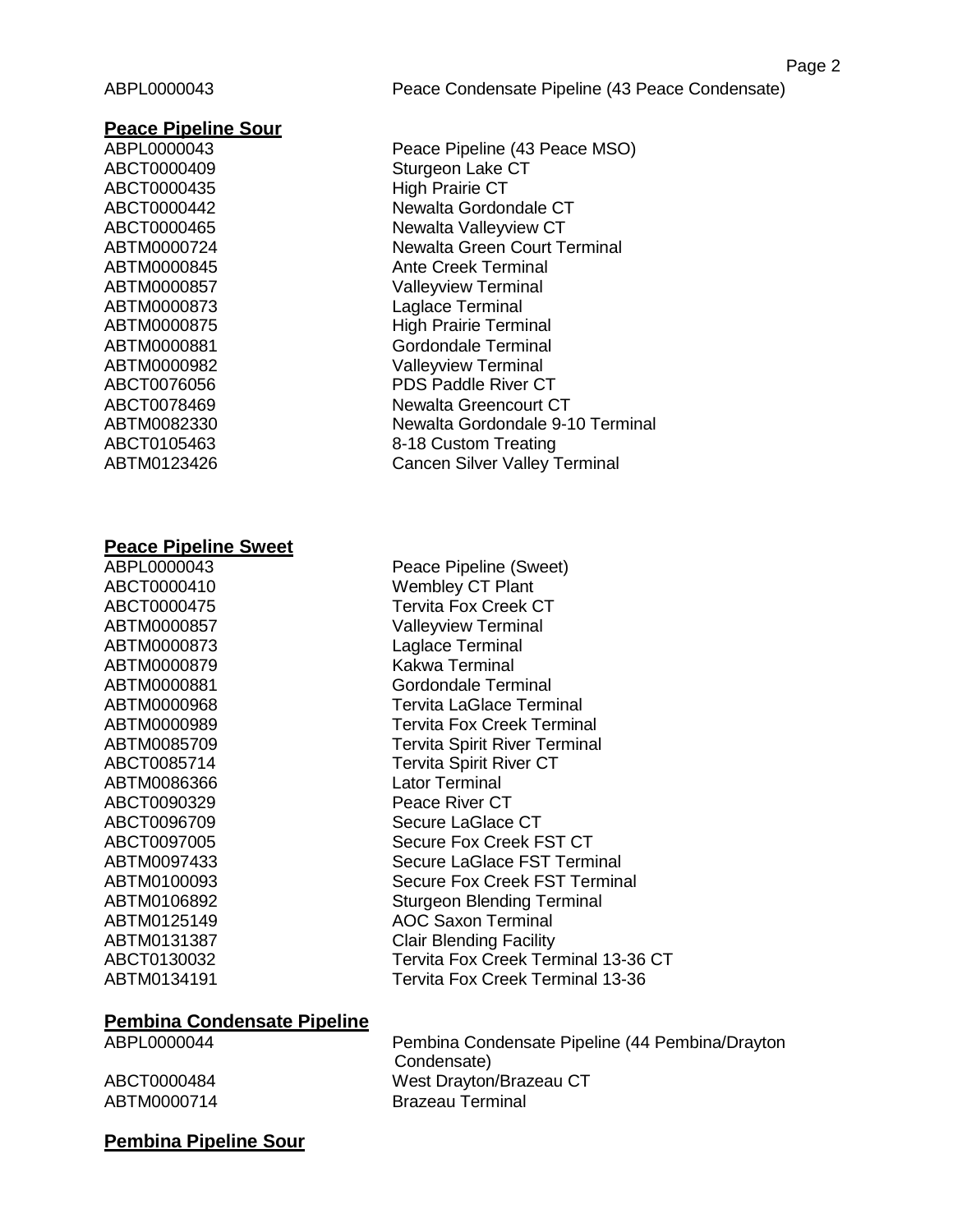ABPL0000044 Pembina Sour Pipeline (44 Pembina/Drayton LSO) ABPL0000052 Highvale Pipeline ABTM0000961 Gibson Niton Terminal ABCT0086299 Gibson Grande Cache CT

#### **Pembina Swan Hills Pipeline**

ABCT0000407 Judy Creek CT

ABPL0000059 Meekwap Pipeline ABPL0000155 Pembina Swan Hills Pipeline ABTM0000726 Pengrowth Judy Creek Terminal ABTM0000821 Swan Hills Terminal ABTM0000964 Judy Creek Terminal ABTM0089085 South Swan Hills Blending Facility ABTM0094844 Morse River Truck Terminal ABTM0096764 Arc Redwater Terminal ABTM0123567 Secure Judy Creek FST ABCT0123568 Secure Judy Creek FST ABTM0129130 Carson Terminal

#### **Rainbow Pipeline**

ABPL0000058 Golden Pipeline ABPL0000075 Kidney Pipeline ABPL0000078 Slave Pipeline ABPL0000079 Seal Pipeline ABCT0000438 Mitsue CT ABTM0000954 Mitsue Terminal ABPL0075410 Tirmoil Pipeline

# **West Edson**

ABPL0000041 Bon Accord Pipeline ABPL0000054 Wabasca River Pipeline ABPL0000055 Rainbow Pipeline ABPL0000082 Enbridge (NW) Pipeline ABPL0000085 Apache Amigo Pipeline ABPL0000187 North Senex Pipeline ABCT0000493 Rainbow Lake CT Plant ABTM0000977 Utikuma Terminal ABTM0000983 Nipisi Truck Terminal ABTM0082372 Rainbow Lake Terminal ABTM0099010 Enerchem 16-31-73-5W5 ABTM0123717 Kemp Rainbow Terminal ABTM0125803 Pinecrest Evi 11-4 Tank Terminal ABCT0125806 Pinecrest Evi 11-4 Custom Treater ABTM0127961 Red Earth Terminal

ABTM0078821 West Edson Terminal ABCT0078828 West Edson Custom Treater

# **ATTACHMENT B CROWN'S AGENT PIPELINE ALLOCATION LIST EFFECTIVE**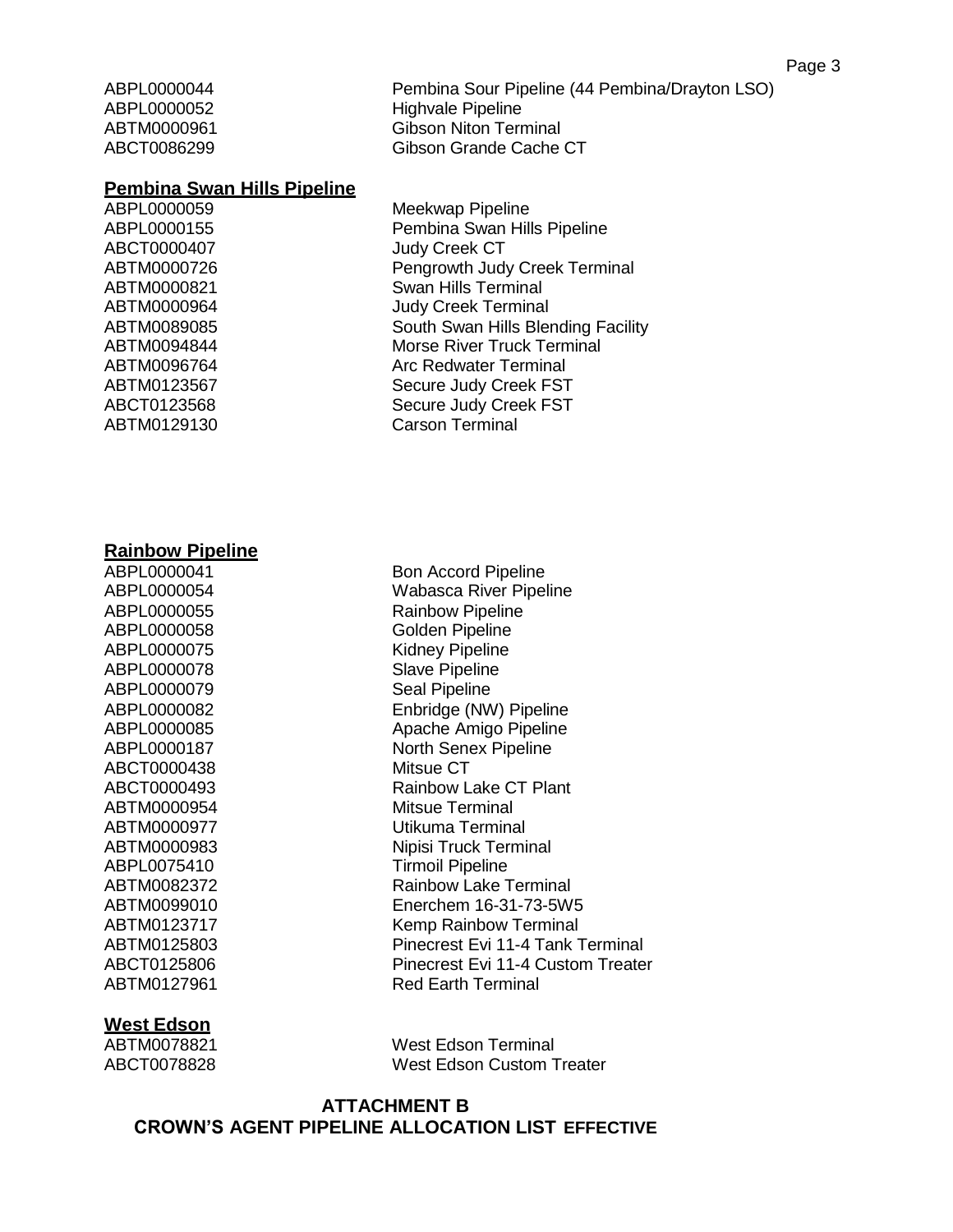### **PRODUCTION MONTH JUNE 2015 UPDATED APRIL 16, 2015**

# **ALBERTA PETROLEUM MARKETING COMMISSION IS RESPONSIBLE FOR SCHEDULING THE FOLLOWING PIPELINES**

# **B.C. Light**

B.C. Light Pipeline

# **Bodo Pipeline**

ABPL0000019 Bodo Pipeline

#### **Boundary Lake Pipeline**

# **ECHO Blend**

ABPL0000137 Echo Pipeline ABCT0000457 Lindbergh CT ABCT0000476 Morgan CT ABCT0000478 Beartrap CT ABCT0000488 Elk Point CT

### **FHR Hardisty Terminal**

# **Fort Sask Pipeline**

# **Manito Pipeline**

SKPLOP00015 Manito Pipeline

SKCTC100018 Secure Silverdale CT SKTMTT11919 Cactus Lake Terminal

# **Mid-Saskatchewan Pipeline**

SKPLOP00060 Mid-Saskatchewan Pipeline SKTMTT10002 Dodsland Terminal SKCT0012003 Secure Kindersley FST

# **Rangeland Condensate Pipeline**

ABPL0000062 Pouce Coupe Pipeline BCPT0000444 Pembina Taylor BCDS0007341 Tervita Boundary Lake Terminal BCDS0007341 Tervita Boundary Lake CT

ABCT0000479 Elan Elk Point CT ABTM0000716 Elk Point Terminal 14-28-55-6W4 ABTM0000986 Beartrap Terminal ABTM0000994 Elk Point Terminal

ABTM0000708 FHR Hardisty Terminal

ABPL0000029 Fort Sask Pipeline ABTM0131560 Alberta Diluent Terminal